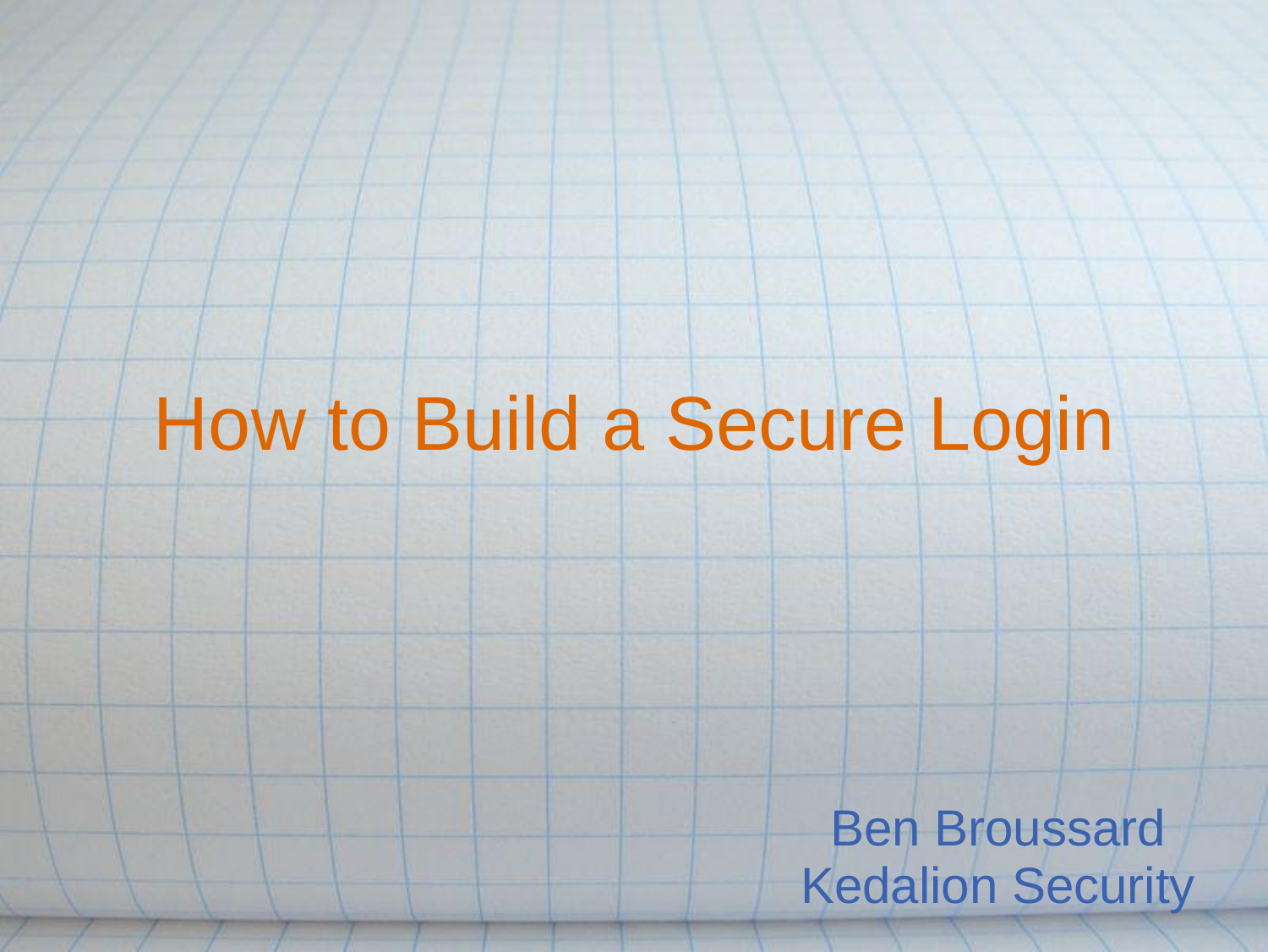## **Contents**

#### – How Authentication works

- Pre-Login
- Login Page
- Login Redirect
- Logged In
- Log Out
- Attacks and defenses on each step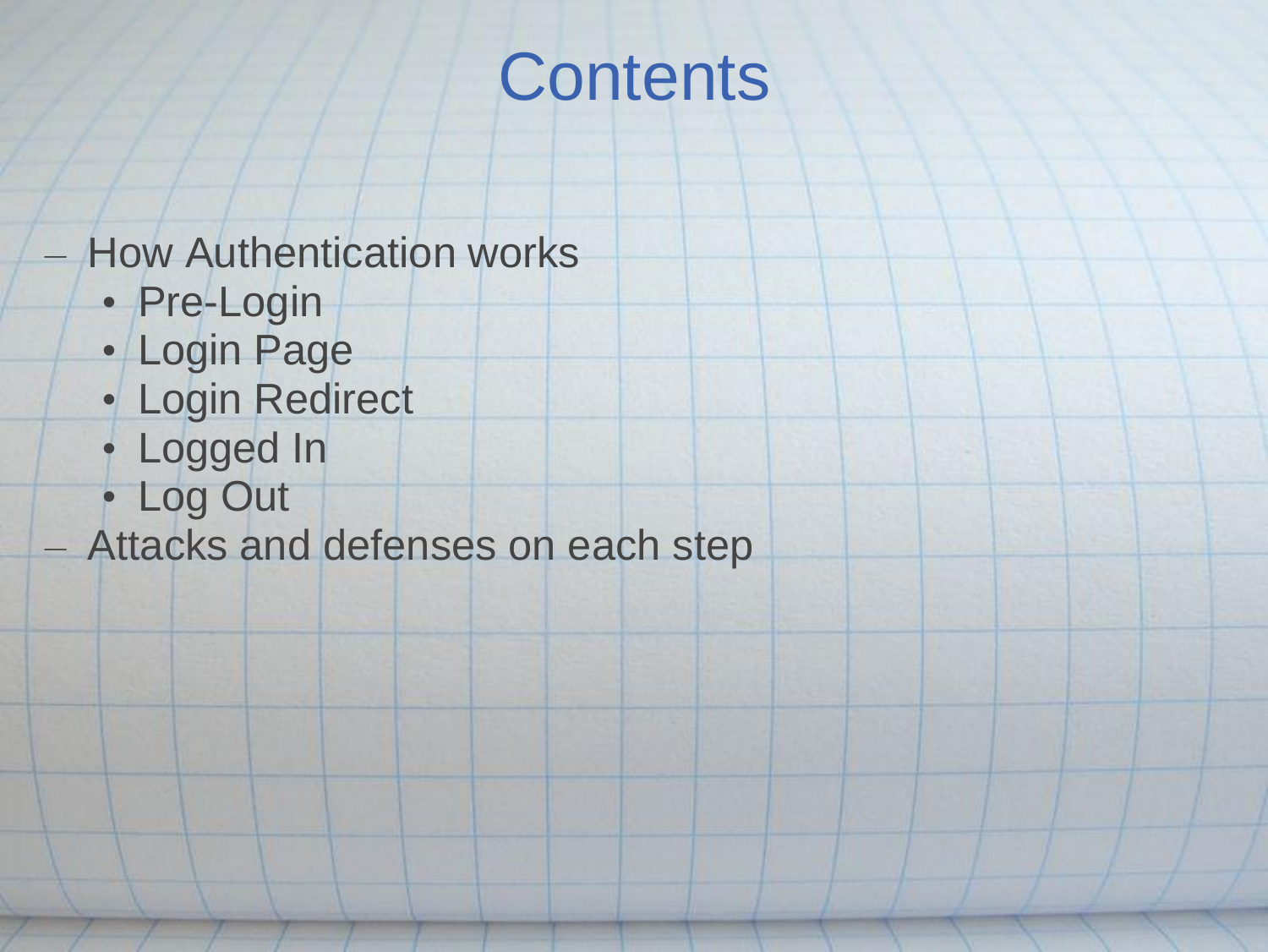## Pre-Login

- Users get to the site in many ways: Search engine, Bookmarks, Links from emails, Direct URL entry, iframes from other sites.
- Request/Response model.
- Users shouldn't be able to complete most actions before logging in, but they may be able to begin actions such as adding items to a cart or setting up a session.
- Account Creation

– **Pre-Login**

– Login Page

– Logged In

– Log Out

– Login Redirect

• Password Reset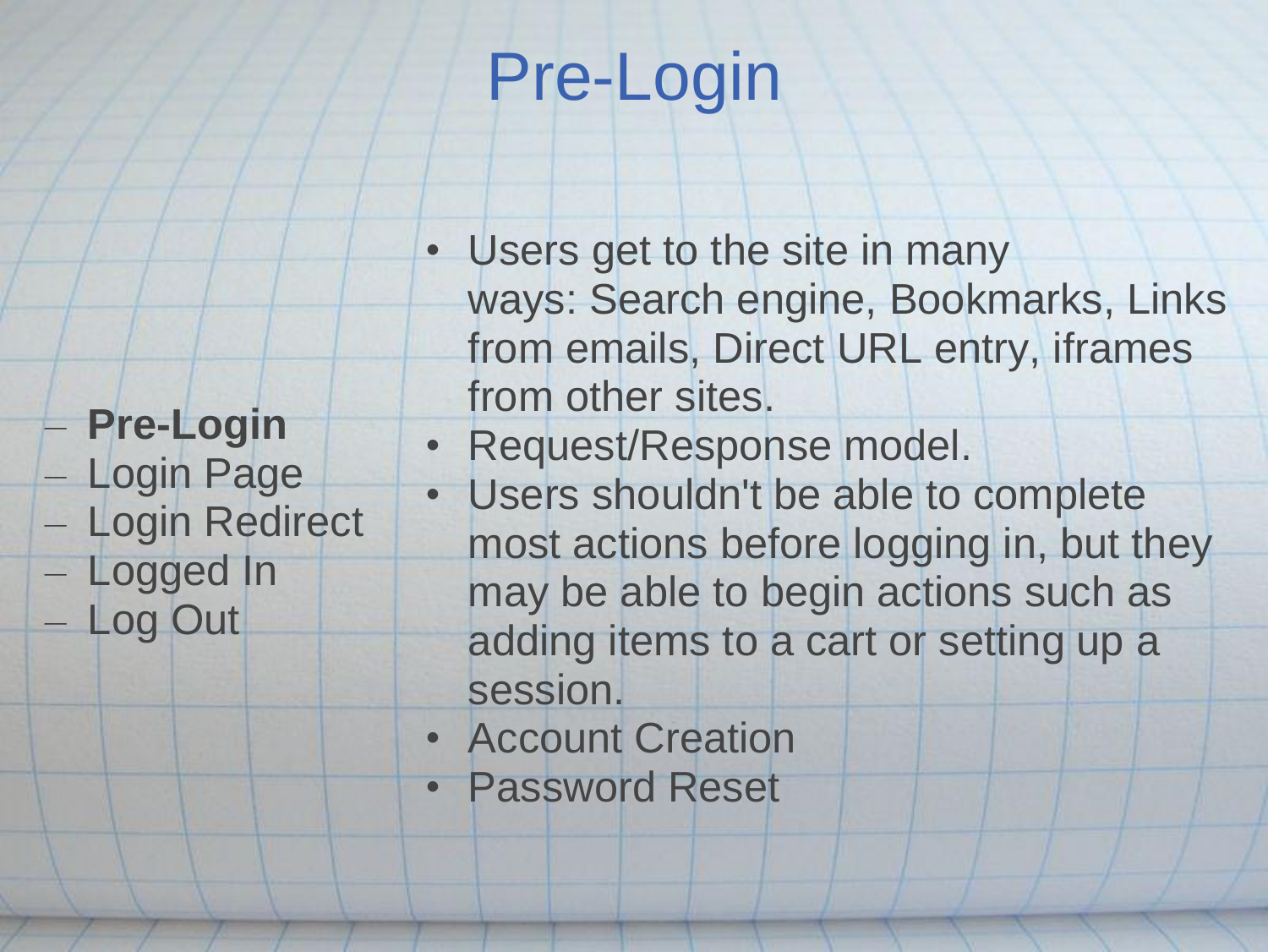### REQUEST

**GET** / HTTP/1.1 **Host:** www.example.com **User-Agent:** Mozilla/5.0 (X11; U; Lin... **Accept:** text/html,application/xhtml+xml,applica... **Keep-Alive:** 115

### RESPONSE

**HTTP/1.1** 200 OK **Date:** Fri, 29 Apr 2011 17:12:13 GMT **Set-Cookie:** skin=noskin; path=/; domain=.example.com; expires=Fri, 29-Apr-2011 17:12:13 GMT **Content-Type:** text/html; charset=ISO-8859-1 **Set-cookie:** session-id=176-9381406-6210335; path=/; domain=.example.com; expires=Tue Jan 01 08:00:01 2036 GMT **Content-Length:** 156046

<html>

... **web page**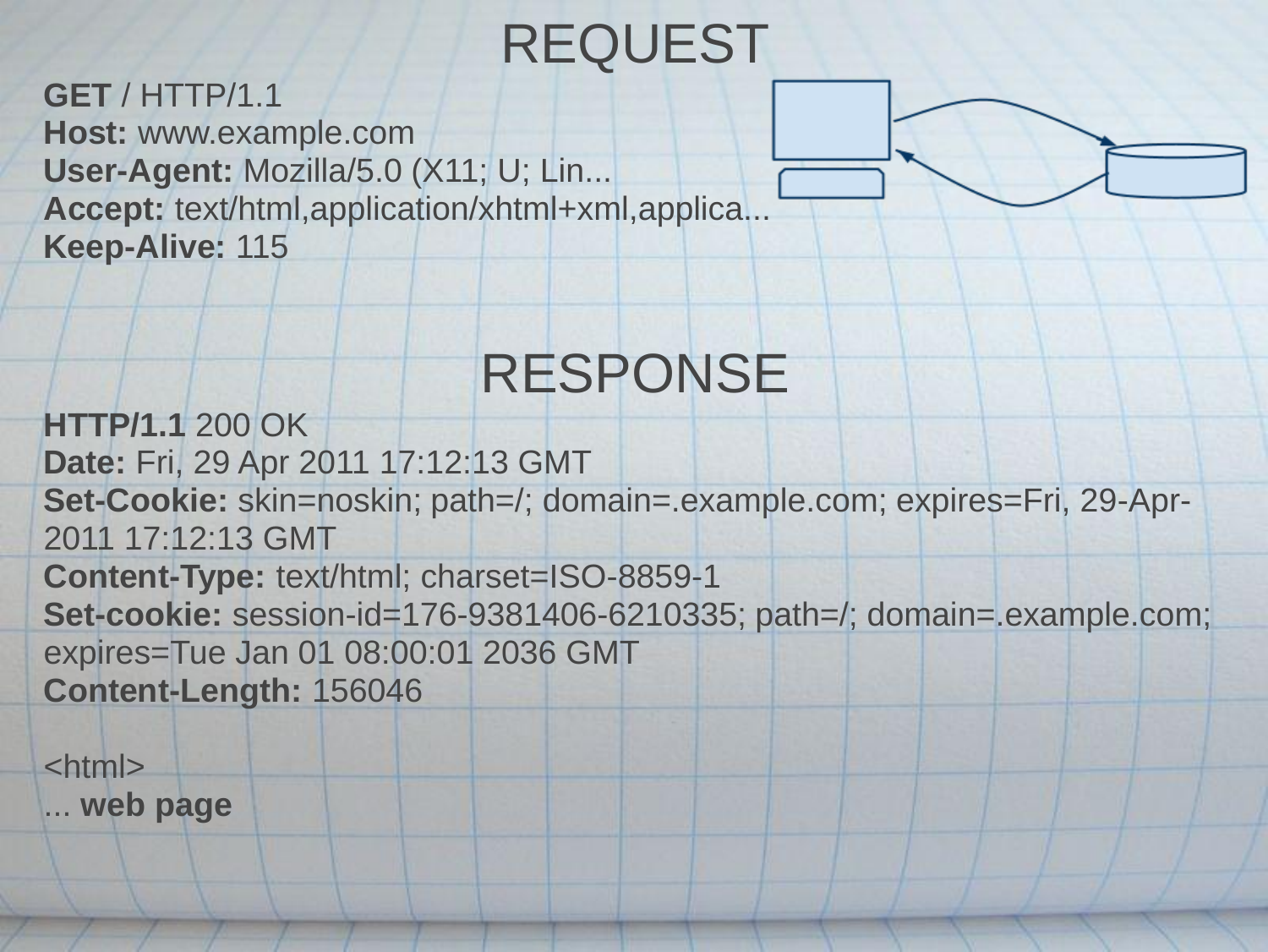## Login Page

- Pre-Login – **Login Page** – Login Redirect – Logged In – Log Out
- Users can get to the login page by: o Clicking on the login link on the site or from an email or another site. o Attempting to go to a logged in page without being logged in. o Making a request to a logged in page after the session has expired. • The login page needs to know where to send the user after successful login. • Input can include a username, password, pre-login cookie, anti-CSRF token, CAPTCHA, and even a second factor such as an RSA token.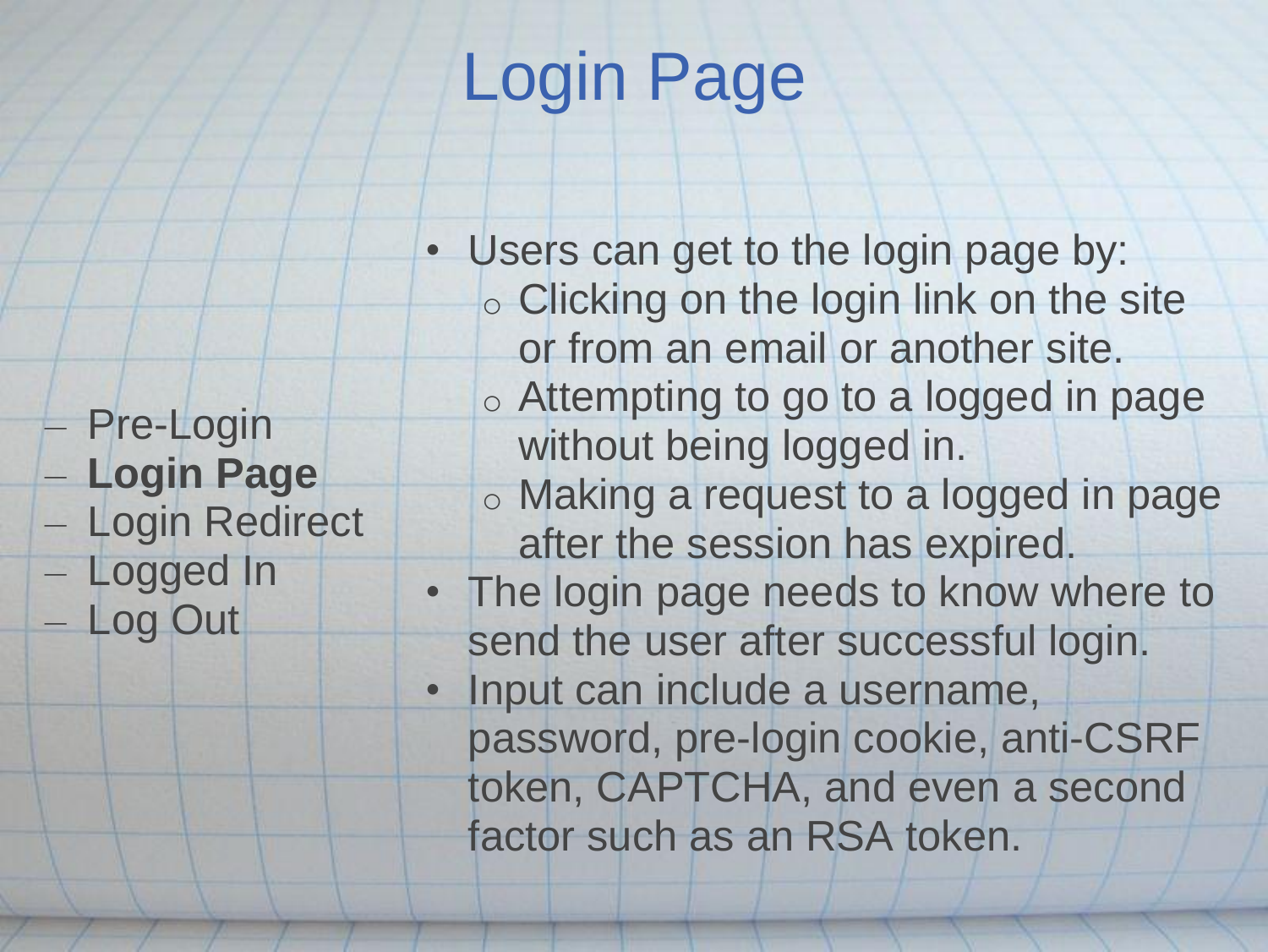### Clicked on Login link

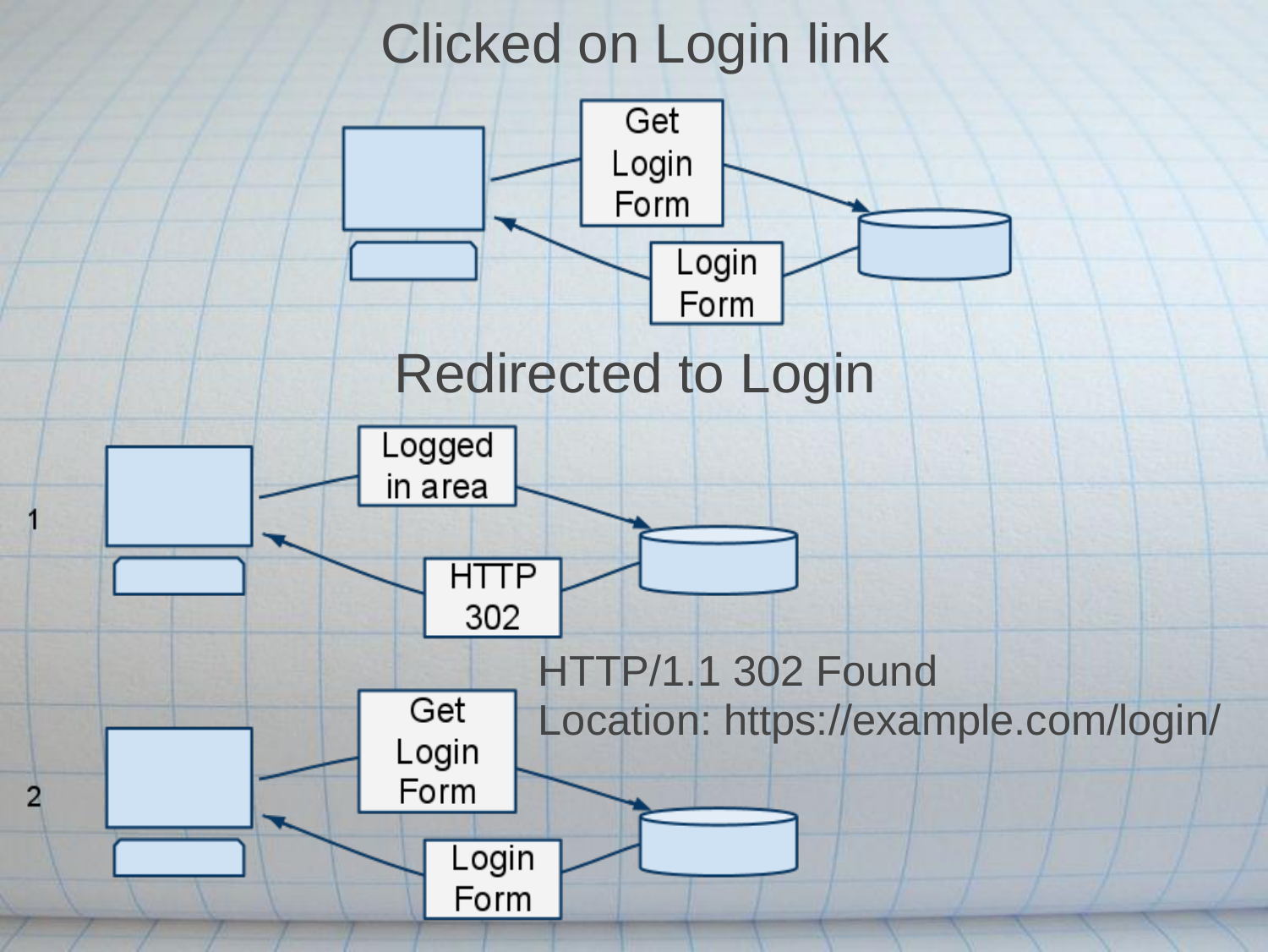- 1. Request to Logged in Page:
- **GET** mail/inbox.php?email\_id=11&action=mark\_as\_read HTTP/1.1
- 2. 302 Response containing
- **Set-cookie:** go\_to=/mail/inbox.php?email\_id=11&action=mark\_as\_read **Location:** https://example.com/login.php
- 3. Request to https://example.com/login.php
- 4. Response containing Login page: **HTTP/1.1** 200 OK
- **... Other Headers**

<html>

- ... **Login Form**
- 5. Request containing credentials:
- **POST** /login.php HTTP/1.1
- **Host:** example.com
- **Cookie:** anonymous\_session\_id=ff5f109f765de12d3a83ce578e9d44ef; go\_to=/mail /inbox.php?email\_id=11&action=mark\_as\_read

username=ben&password=myrealpassword&csrf\_token=6108d48838...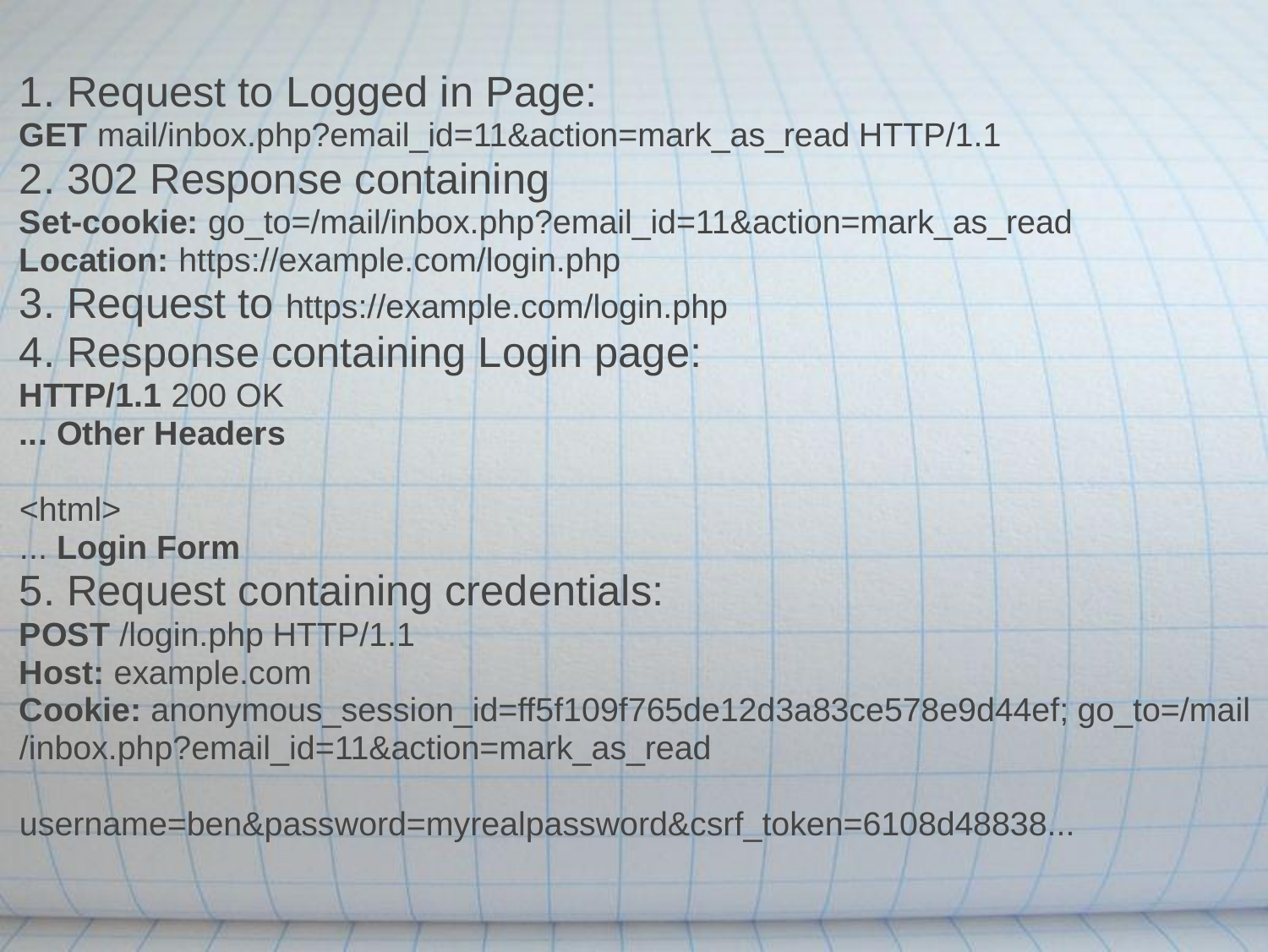## Login Redirect

- Upon successful verification of the user's credentials, a redirection response which contains a Set-Cookie header is returned.
	- o Usually an HTTP 302 Found response with a Location header. o Sometimes a webpage is returned which includes a javascript or meta tag redirect.
	- This new cookie is the logged in session cookie.
- Pre-Login – Login Page
- **Login Redirect**
- Logged In
	- Log Out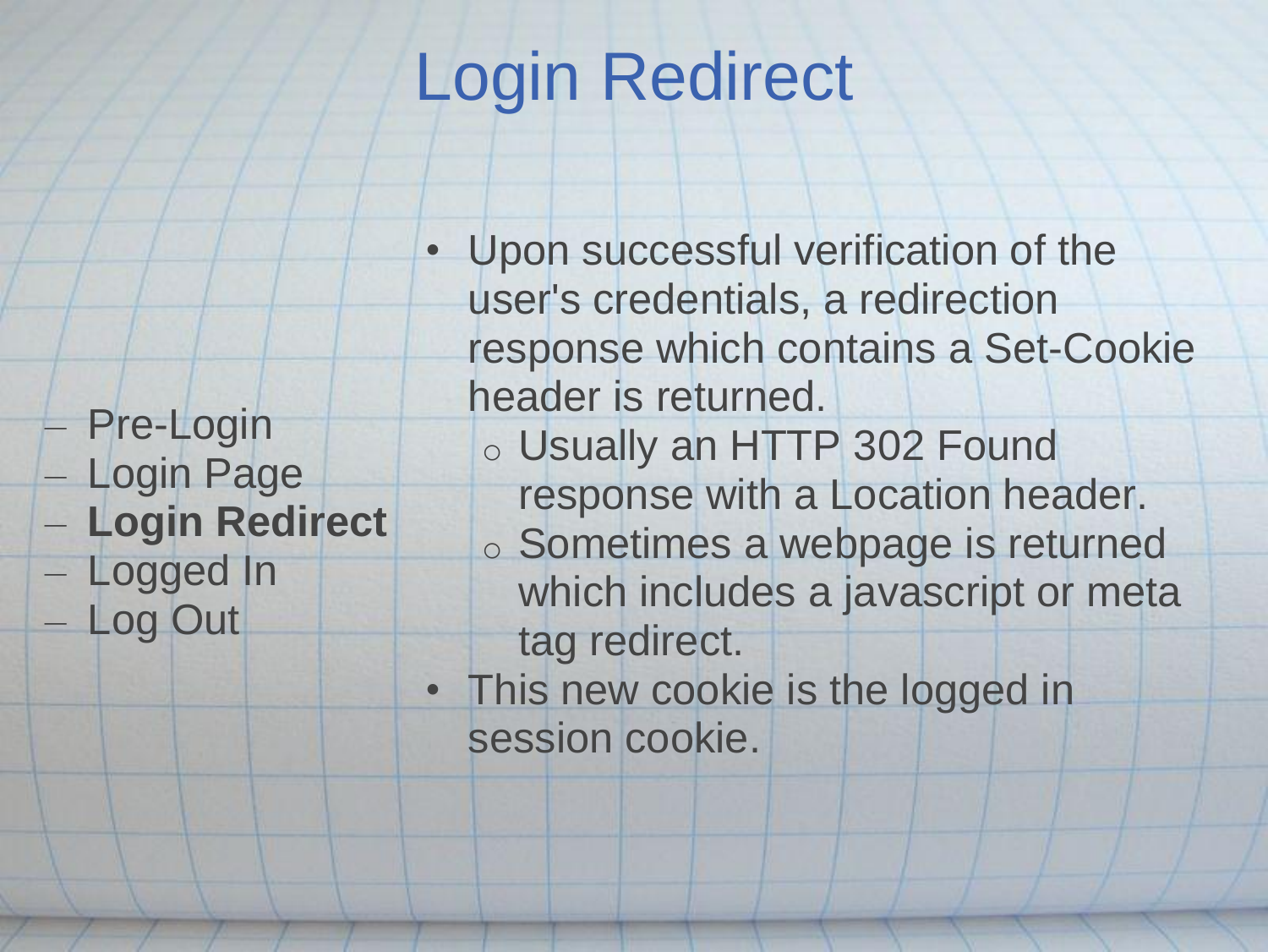#### 1. Response from successful login:

**HTTP/1.1** 302 Found

**Set-Cookie:** session\_id=617372ea63040f780b16dd992122e170; path=/; secure; **HttpOnly** 

**Location:** https://example.com/mail/inbox.php?email\_id=11&action=mark\_as\_read 2. Request to Location value:

**GET** /mail/inbox.php?email\_id=11&action=mark\_as\_read HTTP/1.1 **Host:** example.com

**Cookie:** session\_id=617372ea63040f780b16dd992122e170

3. Response containing logged in page:

**HTTP/1.1** 200 OK **... Other Headers**

<html>

... **Logged in Page**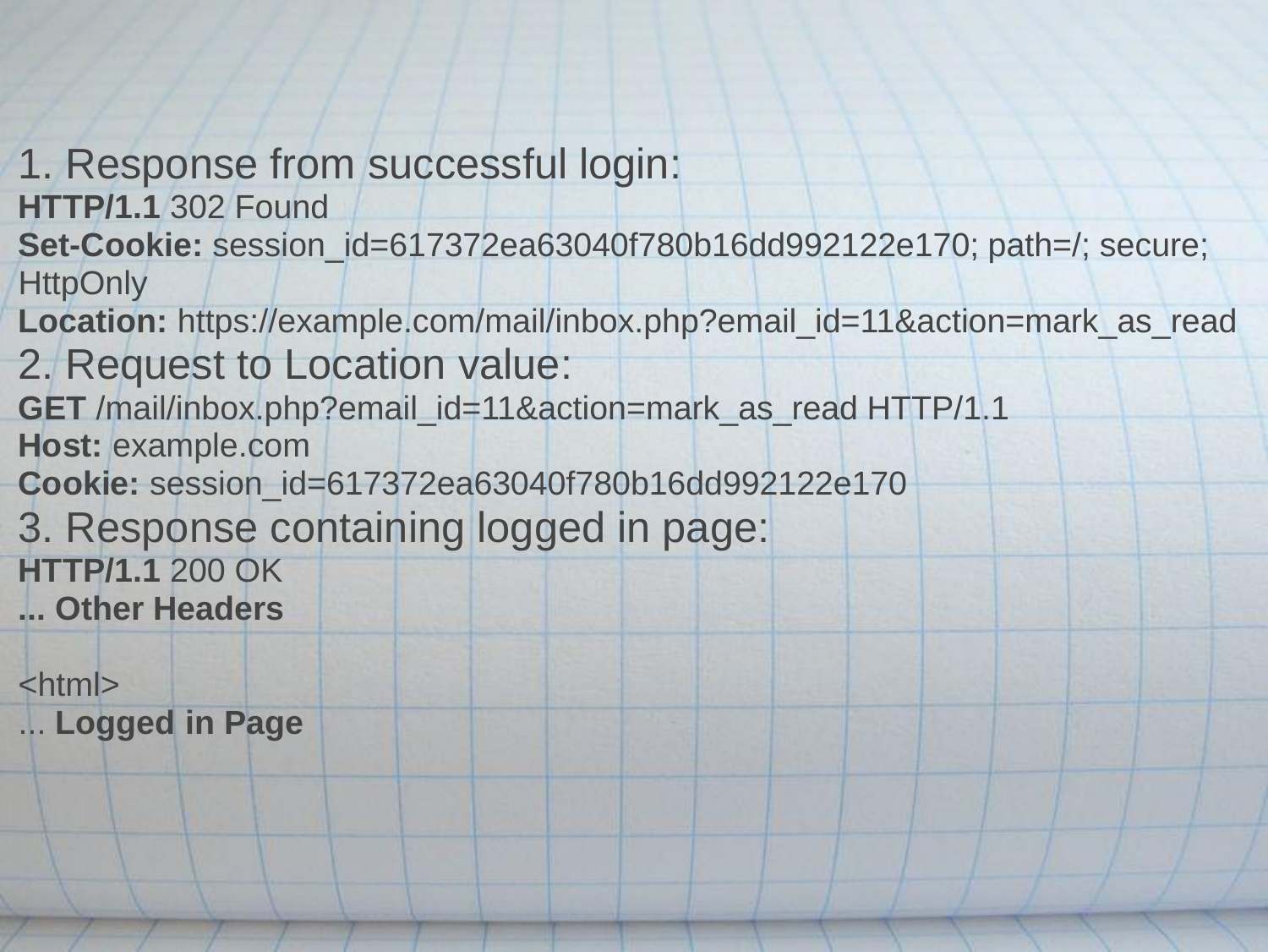## Logged In

– Pre-Login

– Login Page

– **Logged In**

– Log Out

– Login Redirect

- Now that the user is logged in, they can take sensitive actions and look at sensitive data.
- The user stays logged in because the browser adds the Cookie header to every request (with the appropriate domain, path, flags, etc.).
- Often users have to fill out long forms that take longer than the inactivity logout period.
- Users may have multiple tabs open which makes it difficult to impose an order on their actions.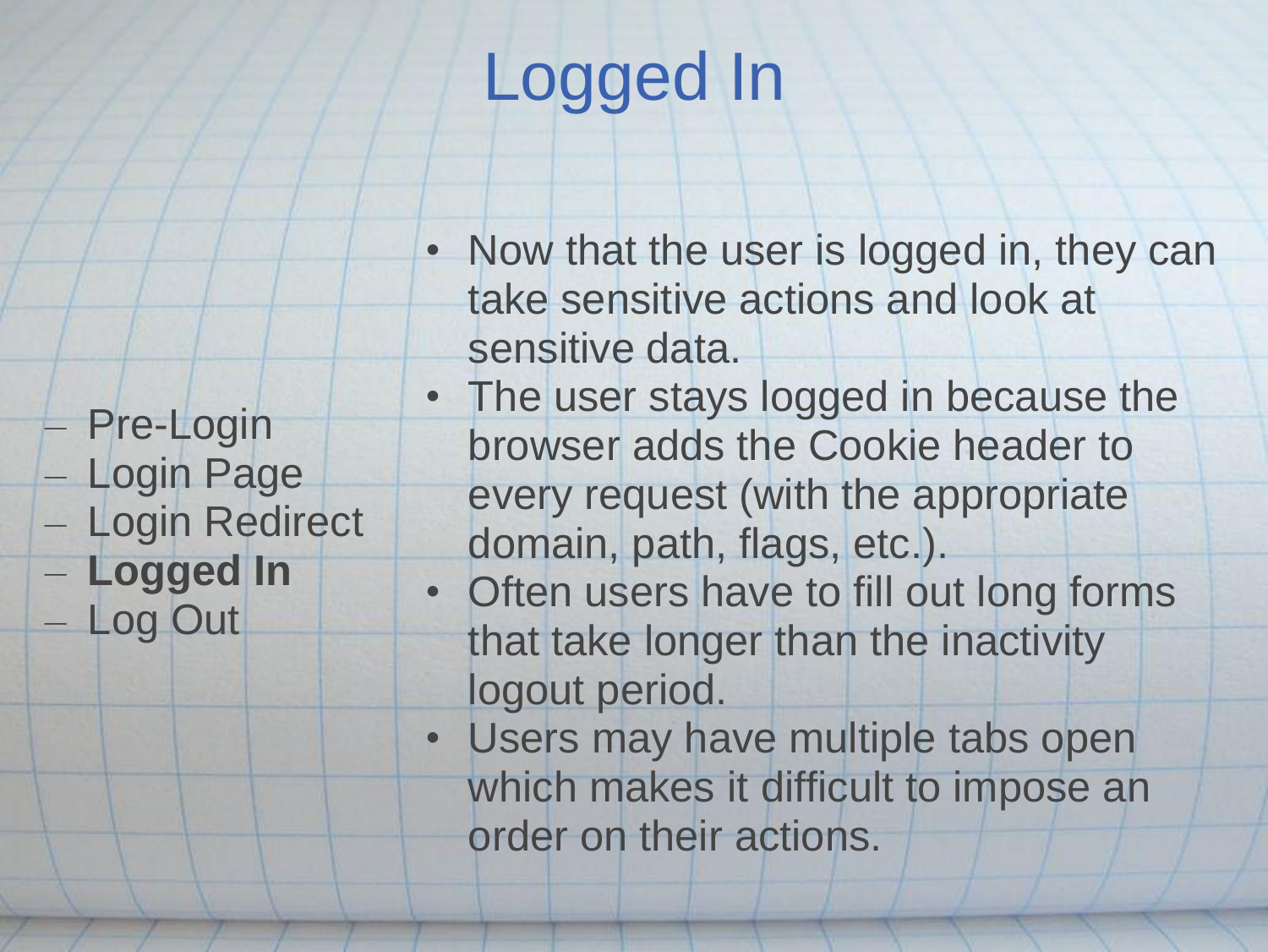### REQUEST

**POST** /payroll/directdeposit.php HTTP/1.1 **Host:** www.example.com **User-Agent:** Mozilla/5.0 (X11; U; Linux i686; en-US; rv:1.9.2.16) Gecko/20110323 Ubuntu/10.04 (lucid) Firefox/3.6.16 **Cookie:** session\_id=617372ea63040f780b16dd992122e170

routing\_nbr=111111111&acct\_nbr=123412341234&csrf\_token=c1446f6da1664 50281c91108551ae9b6

### RESPONSE

**HTTP/1.1** 200 OK **Pragma:** no-cache **Content-Length:** 2150 **Keep-Alive:** timeout=15, max=100 **Content-Type:** text/html; charset=iso-8859-1

<html> ... **web page**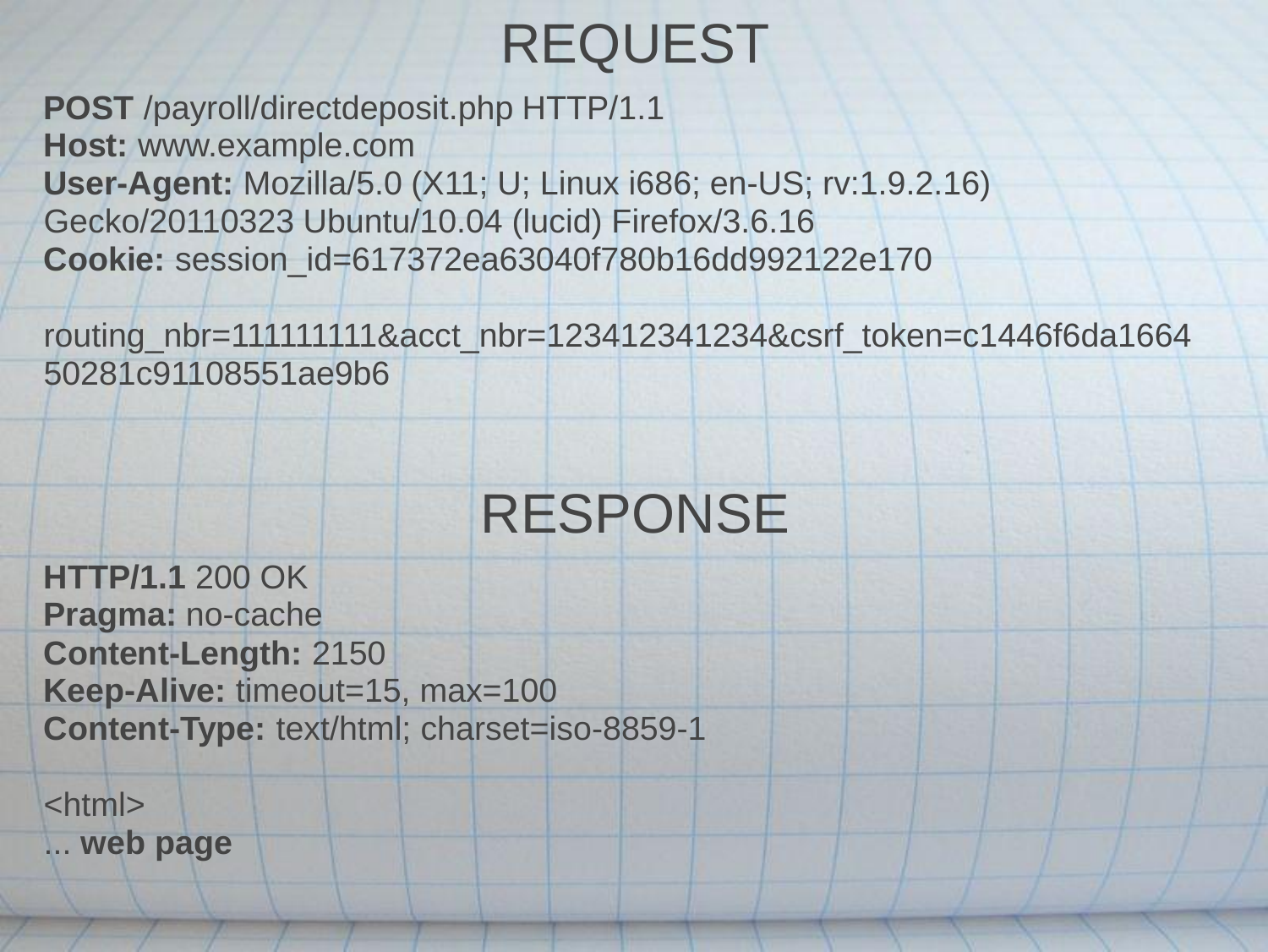# Log Out

- How do users log out:
	- o They click on the logout link.
	- o Their session expires due to inactivity or absolute timeout.
	- o They complete an action.
	- o They navigate to a non-logged-in section of the site.
- If the user's session didn't expire, they get a response which contains a Set-Cookie header that expires the logged in cookie and then redirects the user. • Otherwise they get redirected to the login page.
- Pre-Login
- Login Page
- Login Redirect
- Logged In
- **Log Out**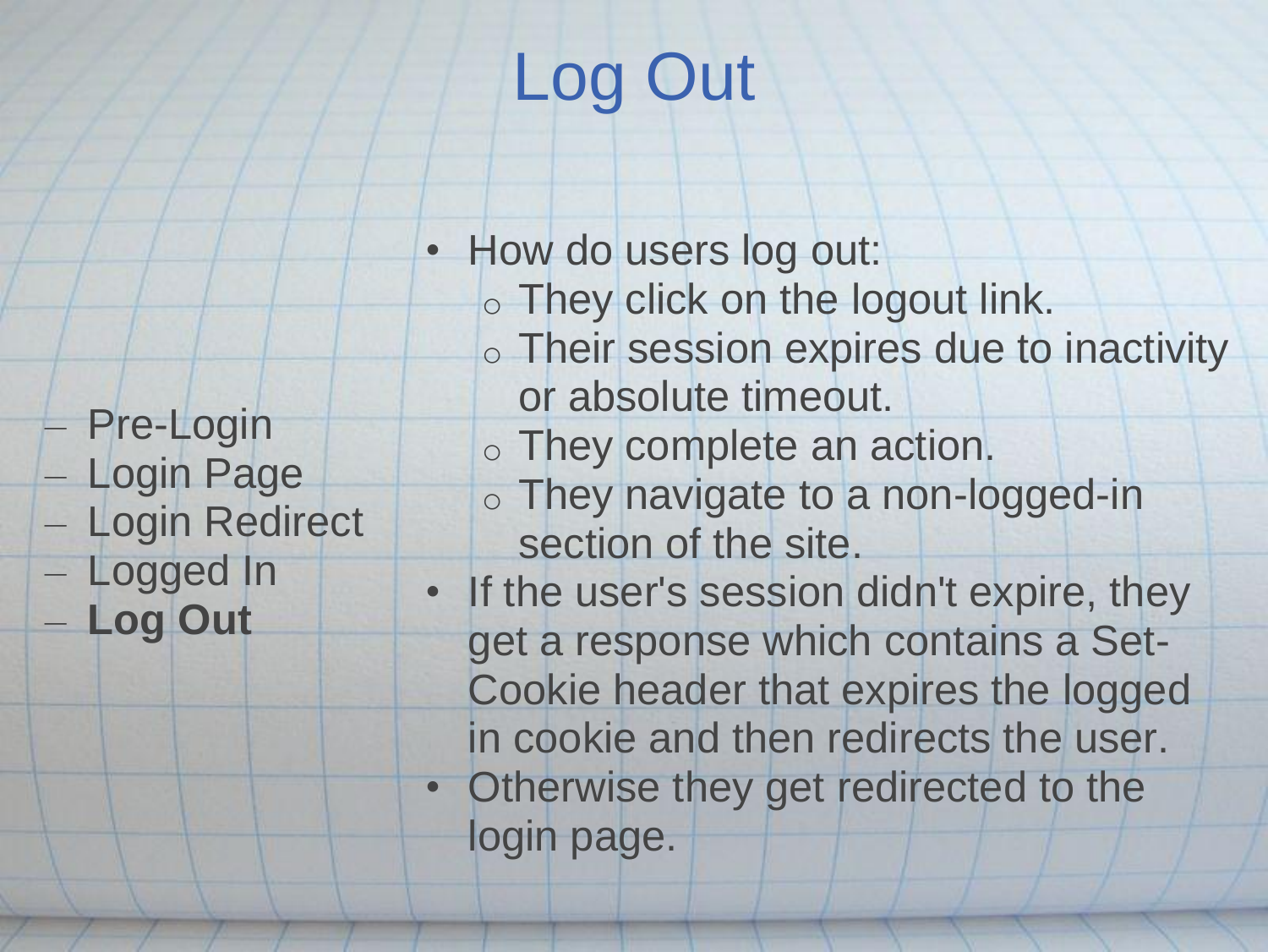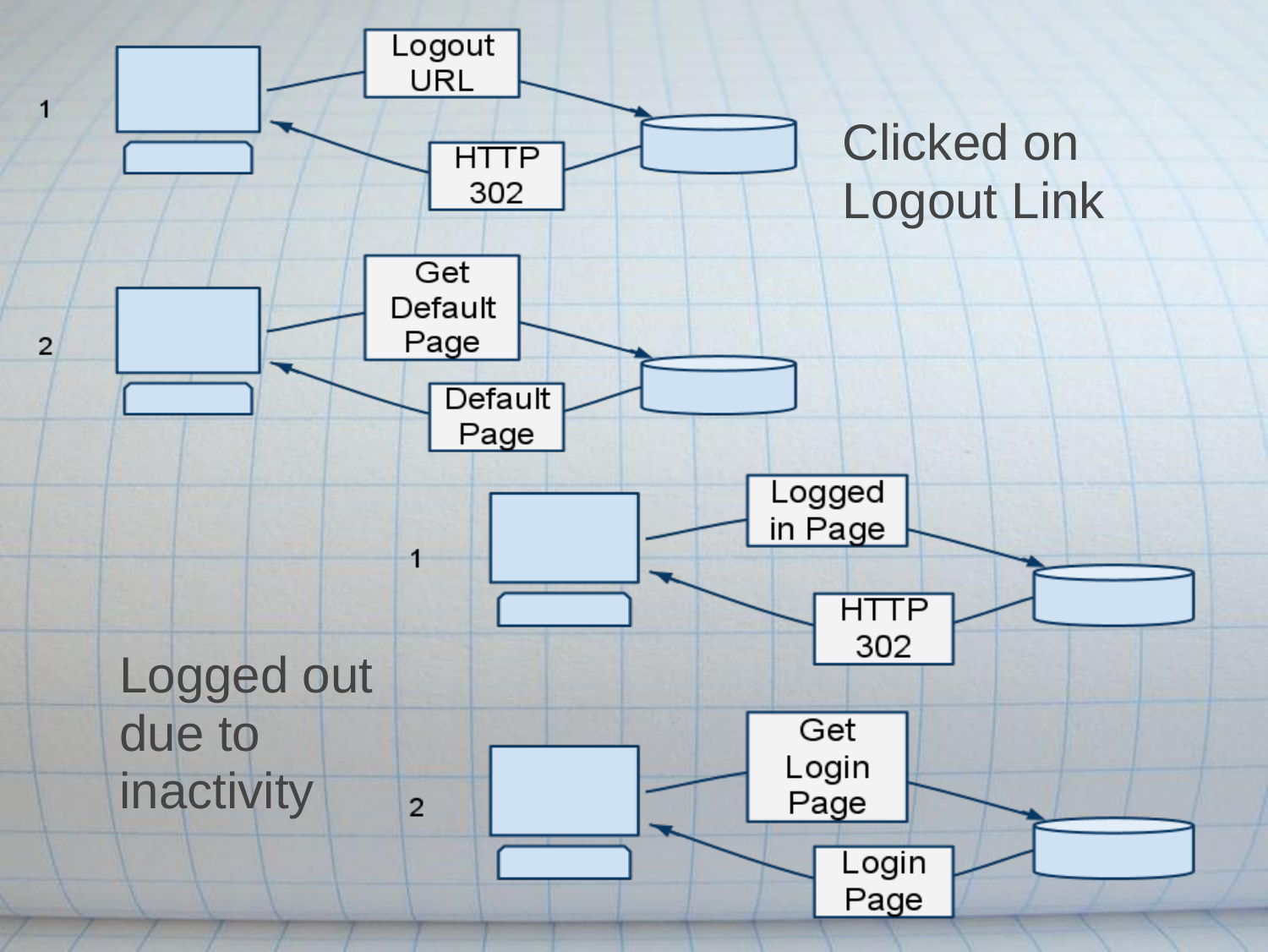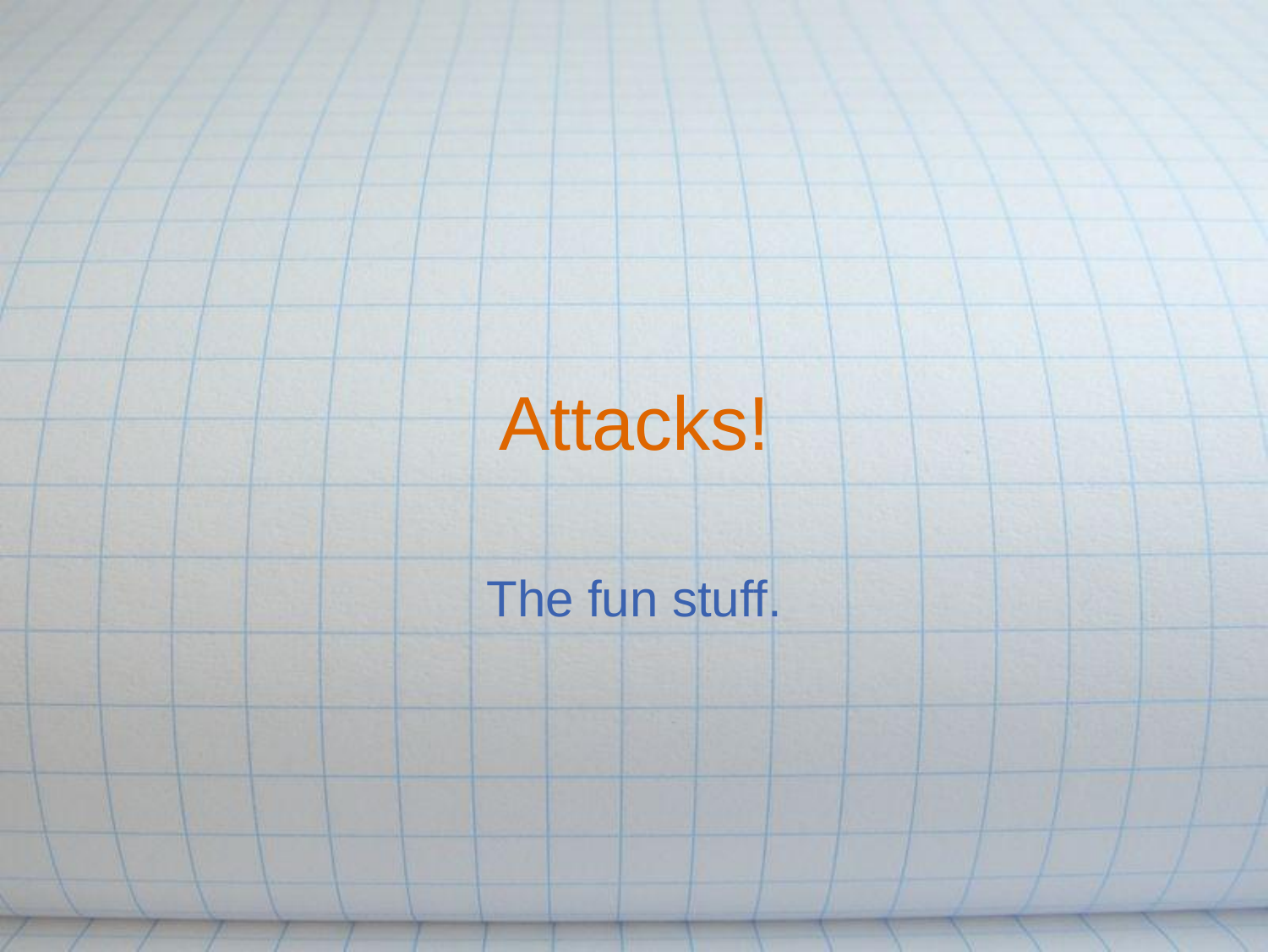## Attack Goals

- Bypass Login
- Login as another user
- Force logged in users to take actions
- Get logged in users' information
- Affect pre-login actions that affect logged in actions
- **Get users to login to a** known session or account
- Get valid usernames
- Get valid user passwords
- Get valid user email addresses
- Lockout users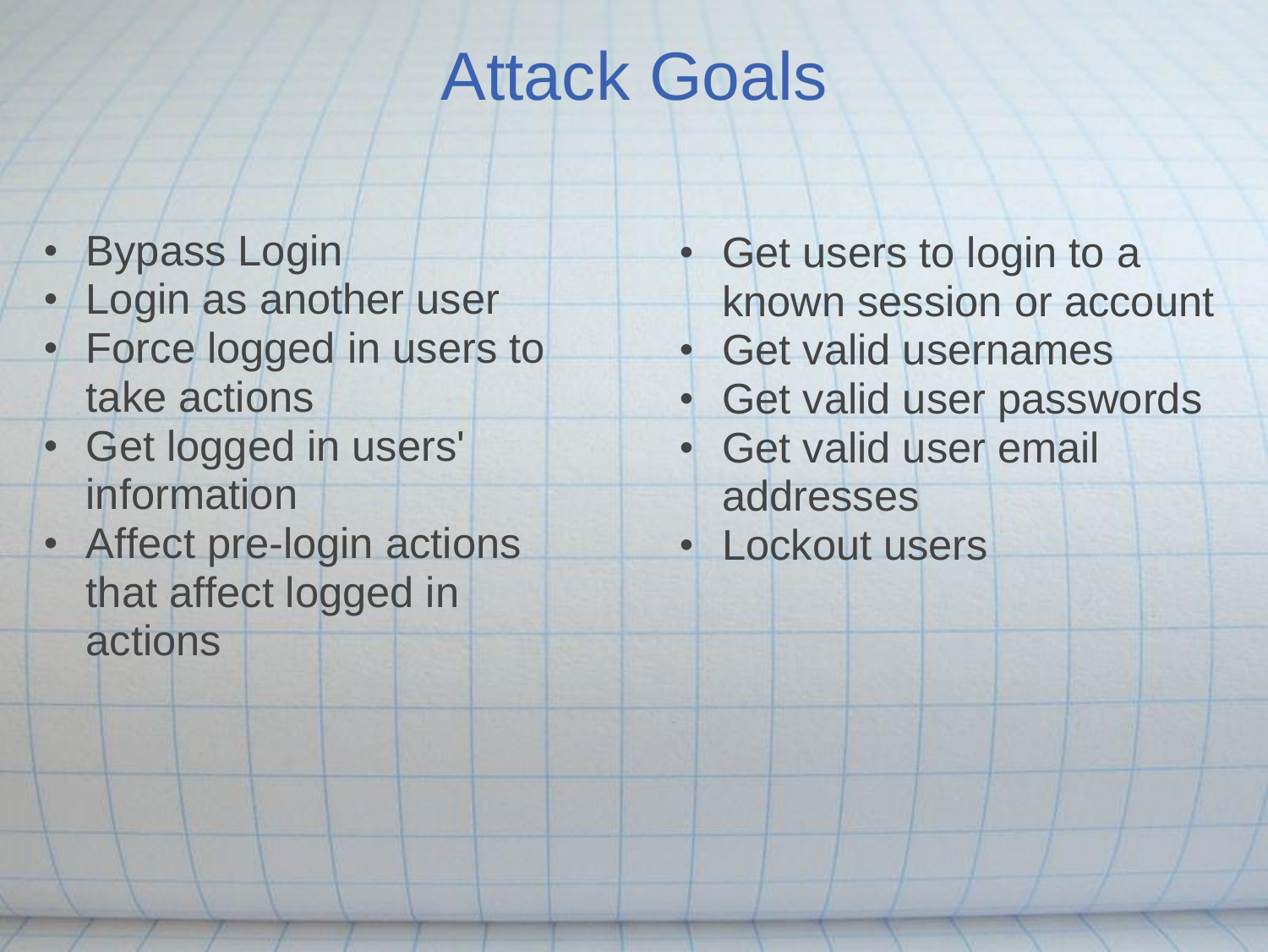## Pre-Login

- SQL Injection same database
- XSS as a Social Engineering vector
- Carry over attacks:
	- o Cookie attacks: XSS, lack of SSL, Header Injection, token prediction o Session via URL token (no cookies)
	- o CSRF and Clickjacking
- User Enumeration: o Password Reset
	- o Account Creation
	- o Login Form
- Inadequate SSL Coverage
- Combination XSS with CSRF to the logged in section to get sensitive data.
- **Pre-Login** – Login Page
- Login Redirect
- Logged In
- Log Out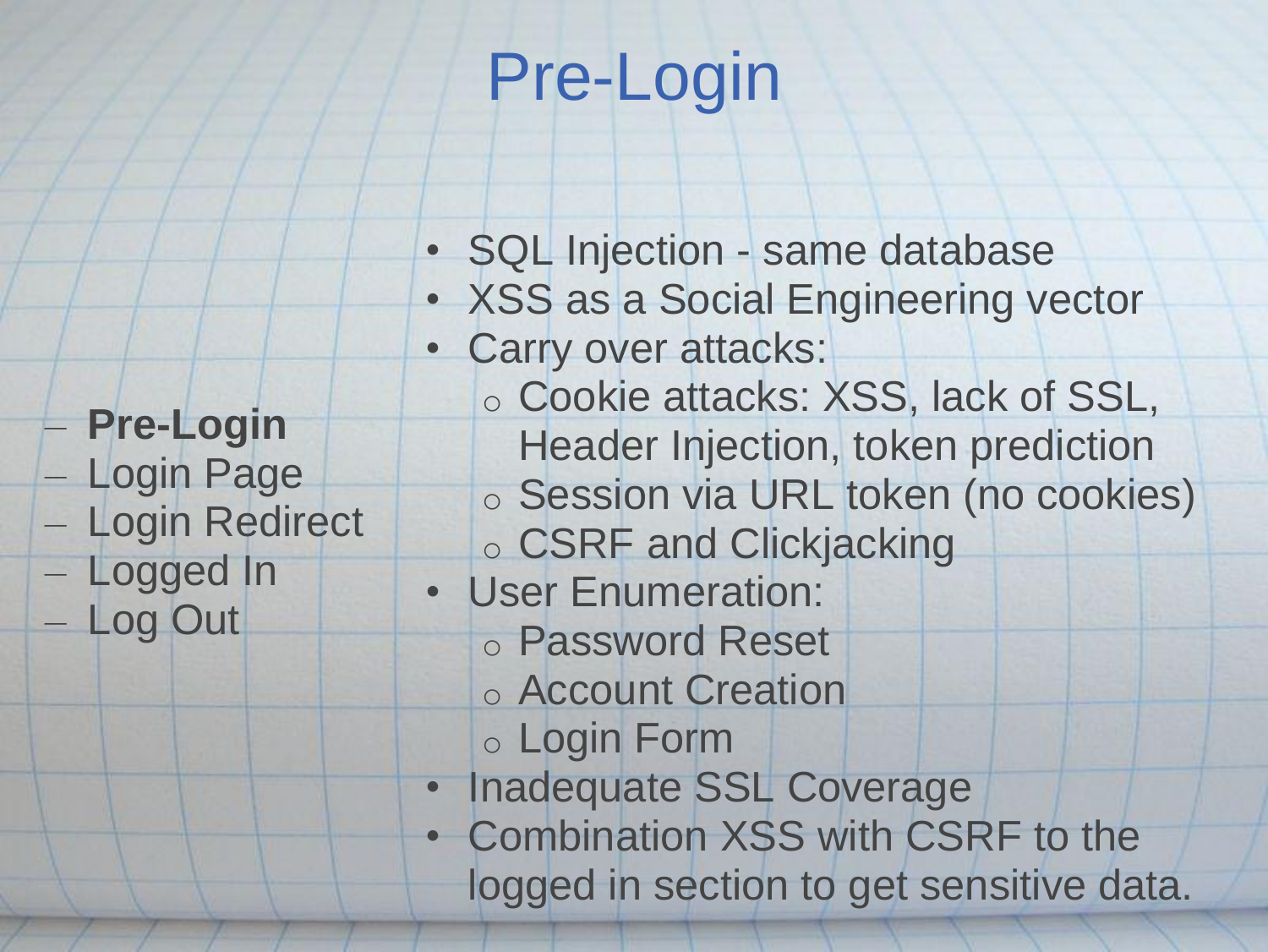## Login Page

- SQL Injection to bypass verification
- XSS as a key logger
- User Enumeration
- Password Bruteforcing
- SQL Injection for password gathering
- Login CSRF

– Pre-Login

– Logged In

– Log Out

– **Login Page**

– Login Redirect

- o Contests
- o Stored data
- o I was framed!
- Inadequate SSL
- Account Lockout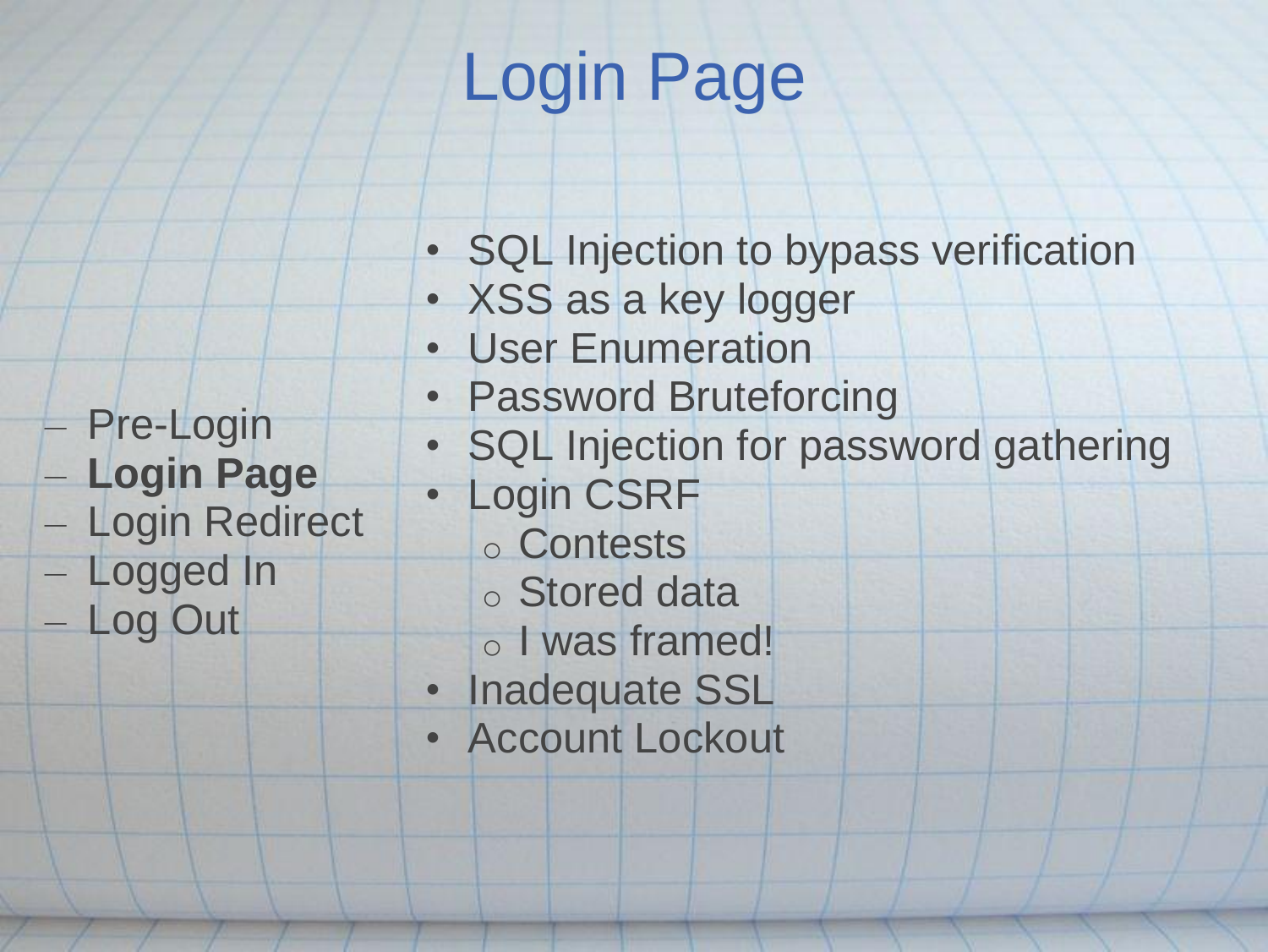## Login Redirect

- Header Injection: Location header
- Session Fixation

• Forced redirection

• Predictable session token

o Off site (Referer header)

- Pre-Login
- Login Page
- **Login Redirect**
- Logged In
	- Log Out
- o CSRF • Gotta have the SSL
- Javascript or meta tag redirect XSS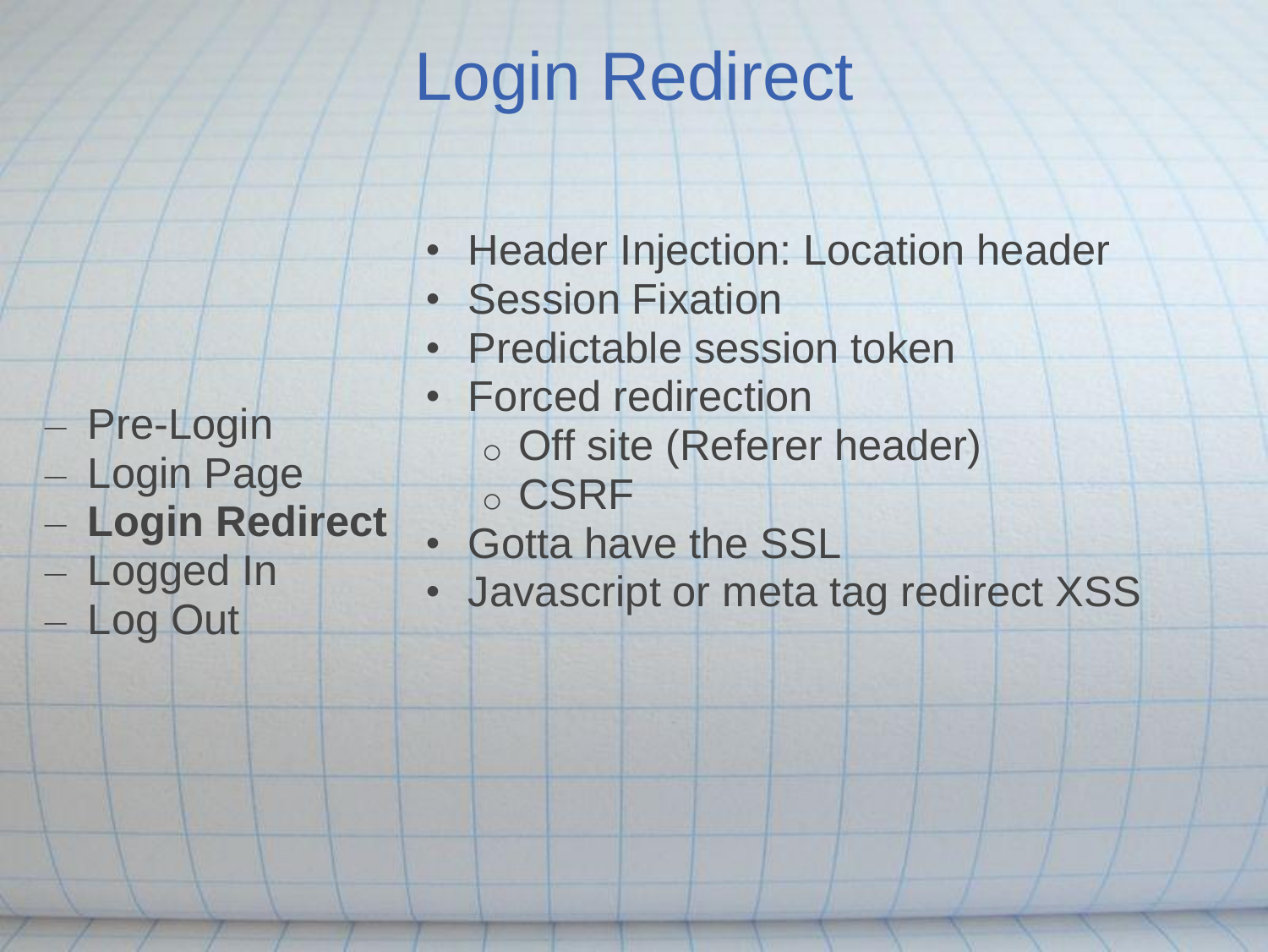## Logged In

- XSS framework for full control (BeEF)
- XSS for session token capture
- SQL Injection via CSRF
- CSRF and Clickjacking
- Inadequate SSL coverage
- Authentication bypass
- Disclosure of URL parameters (Referer)
- AJAX hijacking
- Force Logout
- Pre-Login – Login Page
- Login Redirect
- **Logged In**
- Log Out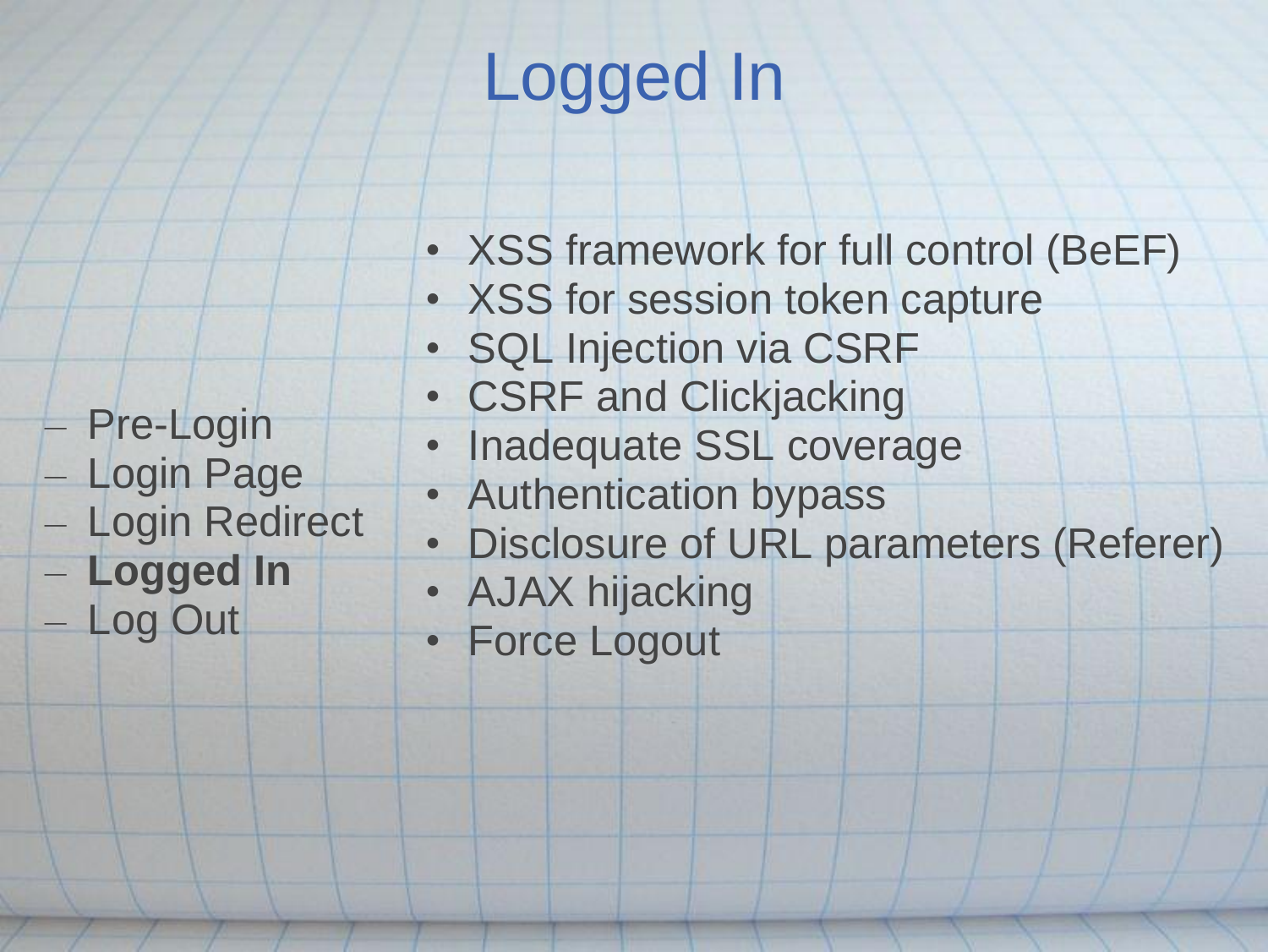# Log Out

- Forced redirection
- Header injection: Location
- Session reuse / Inadequate log out
- CSRF logout
- Pre-Login
- Login Page
- Login Redirect
- Logged In
	- **Log Out**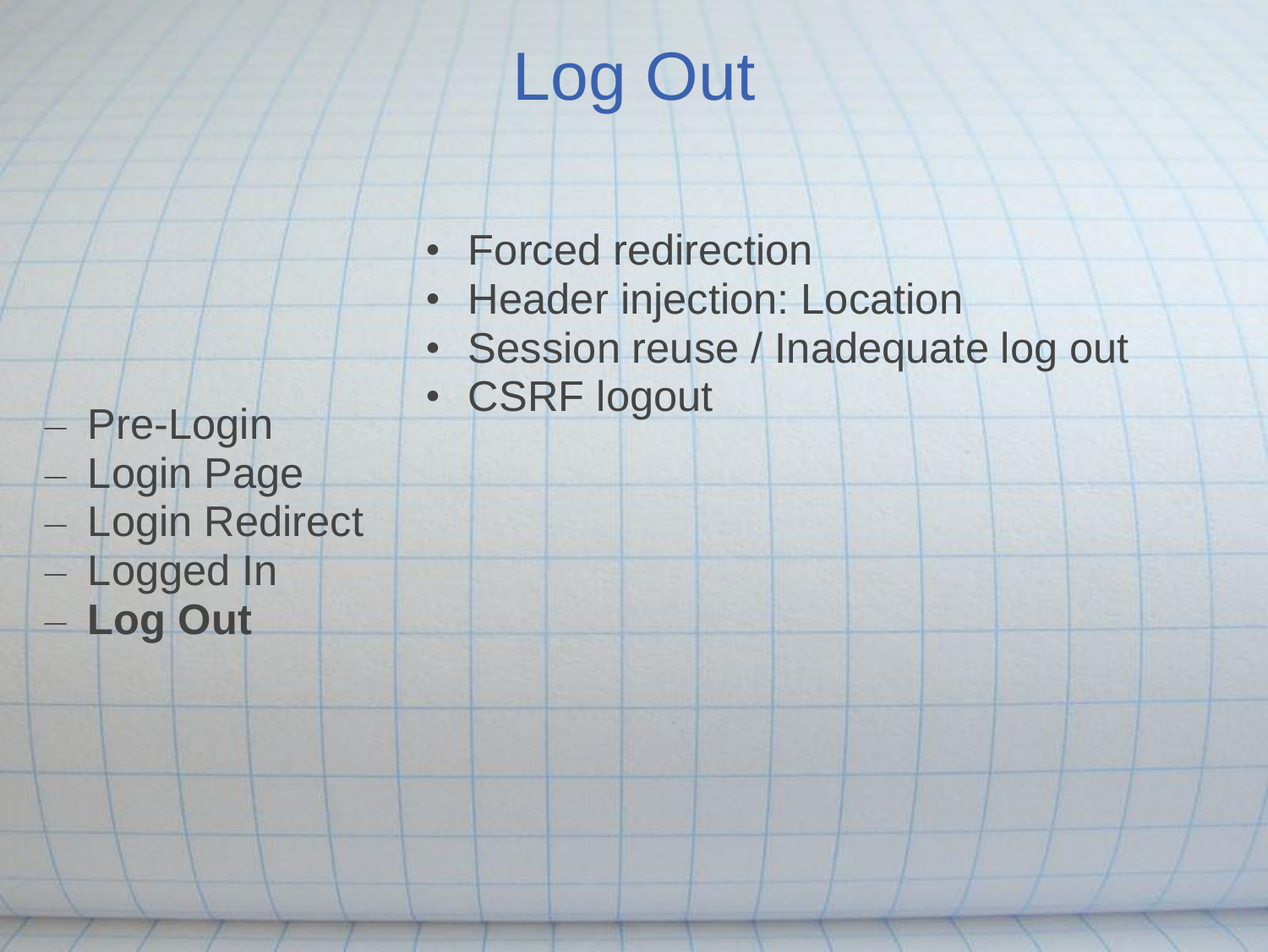## **Conclusions**

- Login and Authentication can't be easily segregated from the applications that use it.
- Pre-Login, subdomains, parent domains, and sister domains all can affect the Login and Authentication functionality.
- Pre-Login must either have no session or be under SSL.
- User enumeration protection applies to the Login page as well as Account Creation and Password Reset.
- XSS and SQL Injection are pretty much Game Over.
- Stopping bruteforcing of passwords is difficult, so make the passwords difficult to bruteforce. Password Rules.
- Javascript redirects can lead to DOM based XSS.
- Update the session cookie during the redirection step. Use Cryptography for security related tokens.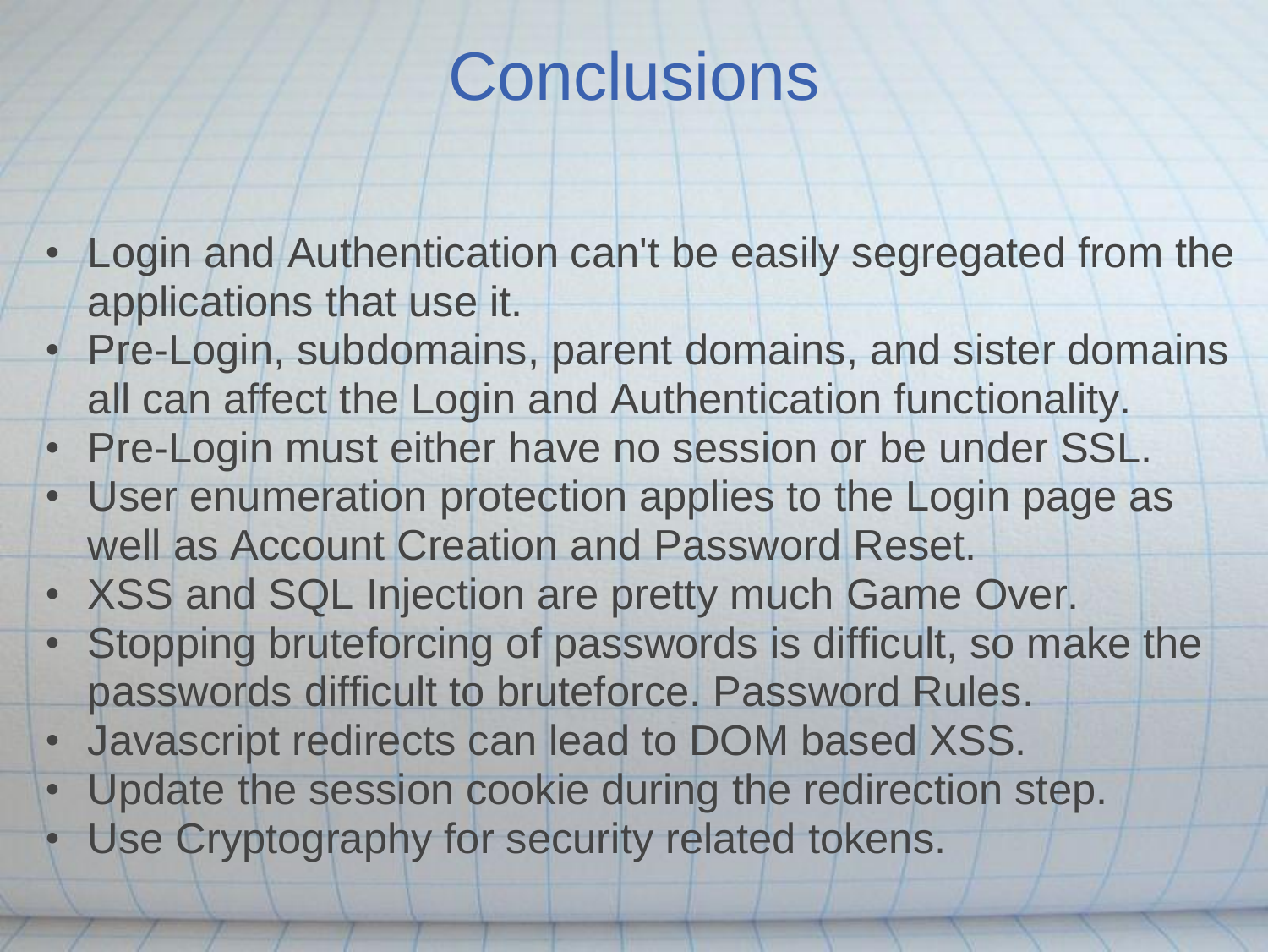### Conclusions (cont.)

- Watch what goes into the URL. This can get sent off-site in the Referer HTTP header.
- Force users to use cookies. There's no excuse anymore.
- A framework or systematic approach should be taken for Authentication, HTML output, SQL, and CSRF protection.
- AJAX may require CSRF protection for GET requests, too.
- Expiring a session cookie is not a sufficient logout procedure.